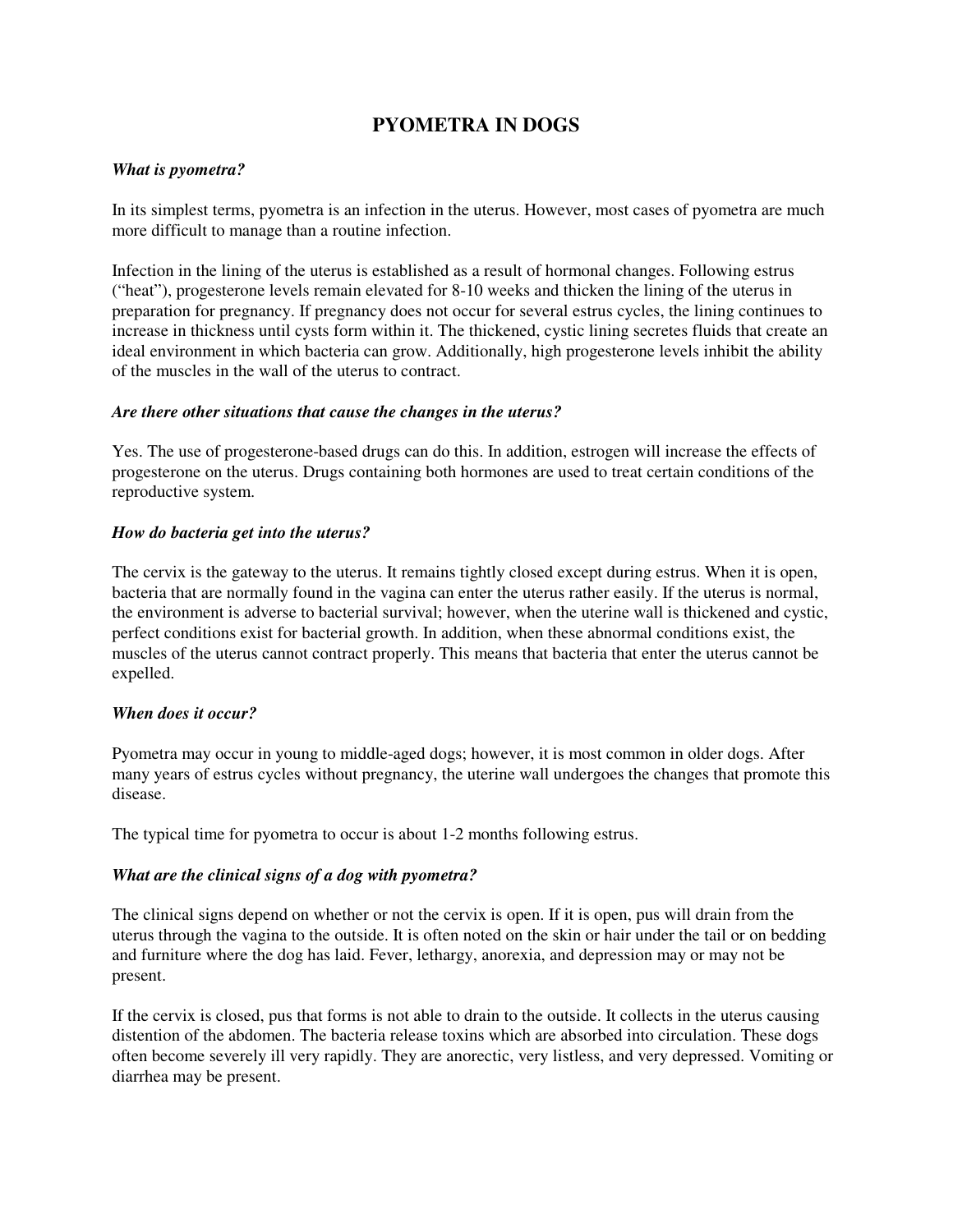Toxins from the bacteria affect the kidney's ability to retain fluid. Increased urine production occurs, and the dog drinks an excess of water. This occurs in both open- and closed-cervix pyometra.

## *How is it diagnosed?*

Dogs that are seen early in the disease may have a slight vaginal discharge and show no other signs of illness. However, most dogs with pyometra are not seen until later in the illness. A very ill female dog that is drinking an increased amount of water and has not been spayed is always suspected of having pyometra. This is especially true if there is a vaginal discharge or an enlarged abdomen.

Dogs with pyometra have a marked elevation of the white blood cell count and often have an elevation of globulins (a type of protein produced by the immune system) in the blood. The specific gravity of the urine is very low due to the toxic effects of the bacteria on the kidneys. However, all of these abnormalities may be present in any dog with a major bacterial infection.

If the cervix is closed, radiographs (x-rays) of the abdomen will often identify the enlarged uterus. If the cervix is open, there will often be such minimal uterine enlargement that the radiograph will not be conclusive. An ultrasound examination can also be helpful in identifying an enlarged uterus and differentiating that from a normal pregnancy.

# *How is it treated?*

The preferred treatment is to surgically remove the uterus and ovaries. This is called an ovariohysterectomy ("spay"). Dogs diagnosed in the early stage of the disease are very good surgical candidates. The surgery is only slightly more complicated than a routine spay. However, most dogs are diagnosed when they are quite ill so the surgery is not as routine as the same surgery in a healthy dog. Intravenous fluids are often needed before and after surgery. Antibiotics are given for 1-2 weeks.

## *My dog is a valuable breeding bitch. Can anything else be done other than surgery?*

There is a medical approach to treating pyometra. Prostaglandins are a group of hormones that reduce the blood level of progesterone, relax and open the cervix, and contract the uterus to expel bacteria and pus. They have be used to treat this disease, but they are not always successful and they have some important limitations.

**1.** They cause side-effects of restlessness, panting, vomiting, defecation, salivation, and abdominal pain. The side-effects occur within about 15 minutes of an injection and last for a few hours. They become progressively milder with each successive treatment and may be lessened by walking the dog for about 30 minutes following an injection.

**2.** There is no clinical improvement for about 48 hours so dogs that are severely ill are poor candidates.

**3**. Because they contract the uterus, it is possible for the uterus to rupture and spill infection into the abdominal cavity. This is most likely to happen when the cervix is closed.

There are some important statistics that you should know about this form of treatment:

**1.** The success rate for treating open-cervix pyometra is 75-90%.